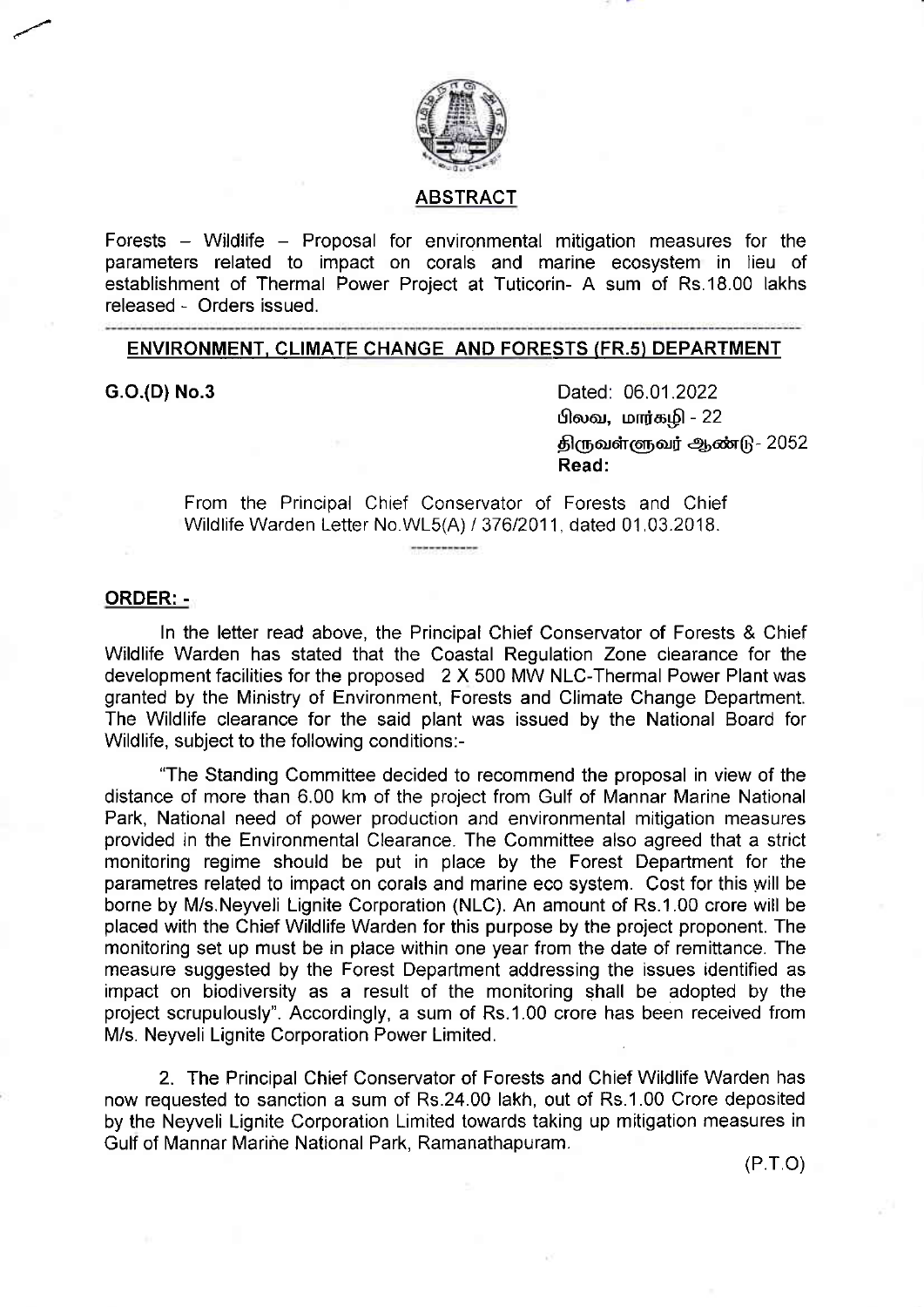3, After careful examination, the Governmeni accord sanction a sum of Rs.18,00,0001 (Rupees Eighteen Lakhs only) lakhs for taking up mitigation measures in Gulf of Mannar Marine National Park from the amount of Rs.1.00 Crore deposited by Mis. Neyveli Lignite Corporation Limited for the following items of works:-

| SI.<br><b>No</b> | <b>Description of Works</b>                                                                                                                                                                                                                                                                                                | <b>Units</b>   | <b>Amount</b><br>(Rs. Lakhs) |
|------------------|----------------------------------------------------------------------------------------------------------------------------------------------------------------------------------------------------------------------------------------------------------------------------------------------------------------------------|----------------|------------------------------|
| 1 <sub>1</sub>   | Conducting of detailed baseline<br>data collection on the marine flora<br>and fauna including ecologically<br>sensitive habitats (Corals and sea<br>grasses) and fish population and<br>comparison of data with baseline<br>data collected during Environment<br>Impact Assessment study prior to<br>start of the project. | <b>LS</b>      | 12.00                        |
| $\overline{2}$ . | Monitoring of temperature<br>&<br>salinity (both surface and bottom<br>water) at once in 15<br>days<br>(fortnightly) totally 24 times in<br>years.                                                                                                                                                                         | LS             | 3.00                         |
| 3.5              | Supply of fuel for monitoring by<br>way of patrolling and enforcement<br>by the protection staff of Gulf of<br>Mannar Marine National Park @<br>100 Liters petrol or diesel per<br>month.                                                                                                                                  | 1200<br>Liters | 1.00                         |
| $\overline{4}$ . | Monitoring & Documentation                                                                                                                                                                                                                                                                                                 | LS             | 1.00                         |
| 5.               | Contingency                                                                                                                                                                                                                                                                                                                | <b>LS</b>      | 1.00                         |
|                  | Total                                                                                                                                                                                                                                                                                                                      |                | 18.00                        |

4. The amount sanctioned in para 3 above shall be debited in to the following Head of Account:-

> "2406-Forestry and Wild Life 02 - Environmental Forests and Wild Life 110 - Wildlife Preservation- States Expenditure AN- Gulf of Mannar Biosphere Reserve Trust 309 - Grants in Aid 01 - Grants for Government Expenditure"

DP Code "2406 - 02 - 110 - AN - 30901"

' 5. Necessary additional funds of Rs.18,00,000/- will be provided in RE/FMA 2021-2022. Pending provision of such funds, the Principal Chief Conservator of Forests is authorized to draw and utilize the amount sanctioned in para-3 above. However, this expenditure shall be brought to the notice of the Legislature by

 $.3...$